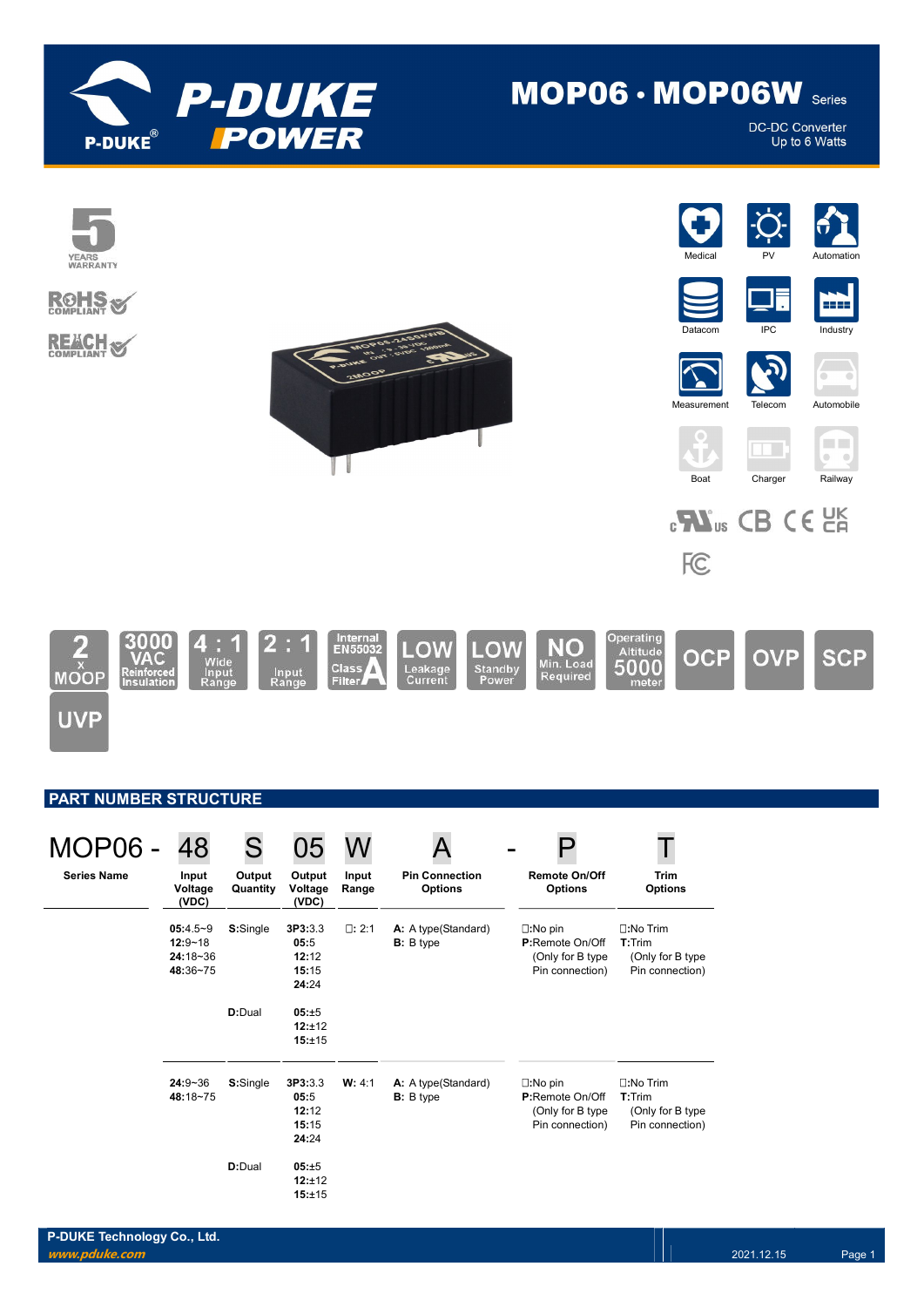

TECHNICAL SPECIFICATION All specifications are typical at nominal input, full load and 25℃ unless otherwise noted

| Model<br><b>Number</b> | Input Range  | <b>Output Voltage</b> | <b>Output Current</b><br>@Full Load | <b>Input Current</b><br>@ No Load | Efficiency | Maximum<br><b>Capacitor Load</b> |
|------------------------|--------------|-----------------------|-------------------------------------|-----------------------------------|------------|----------------------------------|
|                        | <b>VDC</b>   | <b>VDC</b>            | mA                                  | mA                                | %          | μF                               |
| MOP06-05S3P3A/B        | $4.5 - 9$    | 3.3                   | 1800                                | 10                                | 81.5       | 2100                             |
| MOP06-05S05A/B         | $4.5 - 9$    | 5                     | 1200                                | 10                                | 86         | 1500                             |
| MOP06-05S12A/B         | $4.5 - 9$    | 12                    | 500                                 | 15                                | 86         | 260                              |
| MOP06-05S15A/B         | $4.5 - 9$    | 15                    | 400                                 | 15                                | 87.5       | 210                              |
| MOP06-05S24A/B         | $4.5 - 9$    | 24                    | 250                                 | 20                                | 87         | 75                               |
| MOP06-05D05A/B         | $4.5 - 9$    | ±5                    | ±600                                | 25                                | 84         | ± 860                            |
| MOP06-05D12A/B         | $4.5 - 9$    | ±12                   | ±250                                | 25                                | 86.5       | ±150                             |
| MOP06-05D15A/B         | $4.5 - 9$    | ±15                   | ±200                                | 25                                | 87.5       | ± 110                            |
| MOP06-12S3P3A/B        | $9 - 18$     | 3.3                   | 1800                                | 10                                | 83.5       | 2100                             |
| MOP06-12S05A/B         | $9 - 18$     | 5                     | 1200                                | 10                                | 86         | 1500                             |
| MOP06-12S12A/B         | $9 - 18$     | 12                    | 500                                 | 10                                | 89         | 260                              |
| MOP06-12S15A/B         | $9 - 18$     | 15                    | 400                                 | 10                                | 88.5       | 210                              |
| MOP06-12S24A/B         | $9 - 18$     | 24                    | 250                                 | 10                                | 88.5       | 75                               |
| MOP06-12D05A/B         | $9 - 18$     | ±5                    | ±600                                | 10                                | 85         | ± 860                            |
| MOP06-12D12A/B         | $9 - 18$     | ±12                   | ±250                                | 10                                | 89         | ±150                             |
| MOP06-12D15A/B         | $9 - 18$     | ±15                   | ±200                                | 10                                | 88         | ± 110                            |
| MOP06-24S3P3A/B        | $18 - 36$    | 3.3                   | 1800                                | 6                                 | 83         | 2100                             |
| MOP06-24S05A/B         | $18 - 36$    | 5                     | 1200                                | 6                                 | 86.0       | 1500                             |
| MOP06-24S12A/B         | $18 - 36$    | 12                    | 500                                 | 6                                 | 89         | 260                              |
| MOP06-24S15A/B         | $18 - 36$    | 15                    | 400                                 | $6\phantom{1}$                    | 89         | 210                              |
| MOP06-24S24A/B         | $18 - 36$    | 24                    | 250                                 | 6                                 | 88.5       | 75                               |
| MOP06-24D05A/B         | $18 - 36$    | ±5                    | ±600                                | $6\phantom{1}$                    | 85         | ± 860                            |
| MOP06-24D12A/B         | $18 - 36$    | ±12                   | ±250                                | 6                                 | 88.5       | ±150                             |
| MOP06-24D15A/B         | $18 - 36$    | ±15                   | ±200                                | $6\phantom{1}$                    | 88.5       | ± 110                            |
| MOP06-48S3P3A/B        | $36 - 75$    | 3.3                   | 1800                                | 4                                 | 82.5       | 2100                             |
| MOP06-48S05A/B         | $36 - 75$    | 5                     | 1200                                | 4                                 | 86.5       | 1500                             |
| MOP06-48S12A/B         | $36 - 75$    | 12                    | 500                                 | 4                                 | 88         | 260                              |
| MOP06-48S15A/B         | $36 - 75$    | 15                    | 400                                 | $\overline{4}$                    | 88.5       | 210                              |
| MOP06-48S24A/B         | $36 - 75$    | 24                    | 250                                 | 4                                 | 88         | 75                               |
| MOP06-48D05A/B         | $36 - 75$    | ±5                    | ±600                                | $\overline{4}$                    | 85         | ± 860                            |
| MOP06-48D12A/B         | $36 - 75$    | ±12                   | ±250                                | 4                                 | 88         | ±150                             |
| MOP06-48D15A/B         | $36 - 75$    | ±15                   | ±200                                | $\overline{4}$                    | 87         | ± 110                            |
| MOP06-24S3P3WA/B       | $9 - 36$     | 3.3                   | 1800                                | 6                                 | 83         | 2100                             |
| MOP06-24S05WA/B        | $9 - 36$     | 5                     | 1200                                | 6                                 | 86.0       | 1500                             |
| MOP06-24S12WA/B        | $9 - 36$     | 12                    | 500                                 | 6                                 | 89         | 260                              |
| MOP06-24S15WA/B        | $9 - 36$     | 15                    | 400                                 | 6                                 | 89         | 210                              |
| MOP06-24S24WA/B        | $9 - 36$     | 24                    | 250                                 | 6                                 | 88.5       | 75                               |
| MOP06-24D05WA/B        | $9 - 36$     | ±5                    | ±600                                | 6                                 | 85         | $\pm$ 860                        |
| MOP06-24D12WA/B        | $9 - 36$     | ±12                   | ±250                                | 6                                 | 88.5       | ±150                             |
| MOP06-24D15WA/B        | $9 - 36$     | ±15                   | ±200                                | 6                                 | 88.5       | ± 110                            |
| MOP06-48S3P3WA/B       | $18 - 75$    | 3.3                   | 1800                                | 4                                 | 82.5       | 2100                             |
| MOP06-48S05WA/B        | $18 - 75$    | 5                     | 1200                                | 4                                 | 86.5       | 1500                             |
| MOP06-48S12WA/B        | $18 - 75$    | 12                    | 500                                 | 4                                 | 88         | 260                              |
| MOP06-48S15WA/B        | $18 - 75$    | 15                    | 400                                 | 4                                 | 88.5       | 210                              |
| MOP06-48S24WA/B        | $18 - 75$    | 24                    | 250                                 | 4                                 | 88         | 75                               |
| MOP06-48D05WA/B        | $18 - 75$    | ±5                    | ±600                                | 4                                 | 85         | ± 860                            |
| MOP06-48D12WA/B        | $18 - 75$    | ±12                   | ±250                                | 4                                 | 88         | ±150                             |
| MOP06-48D15WA/B        | $18 \sim 75$ | ±15                   | ±200                                | $\overline{4}$                    | 87         | ± 110                            |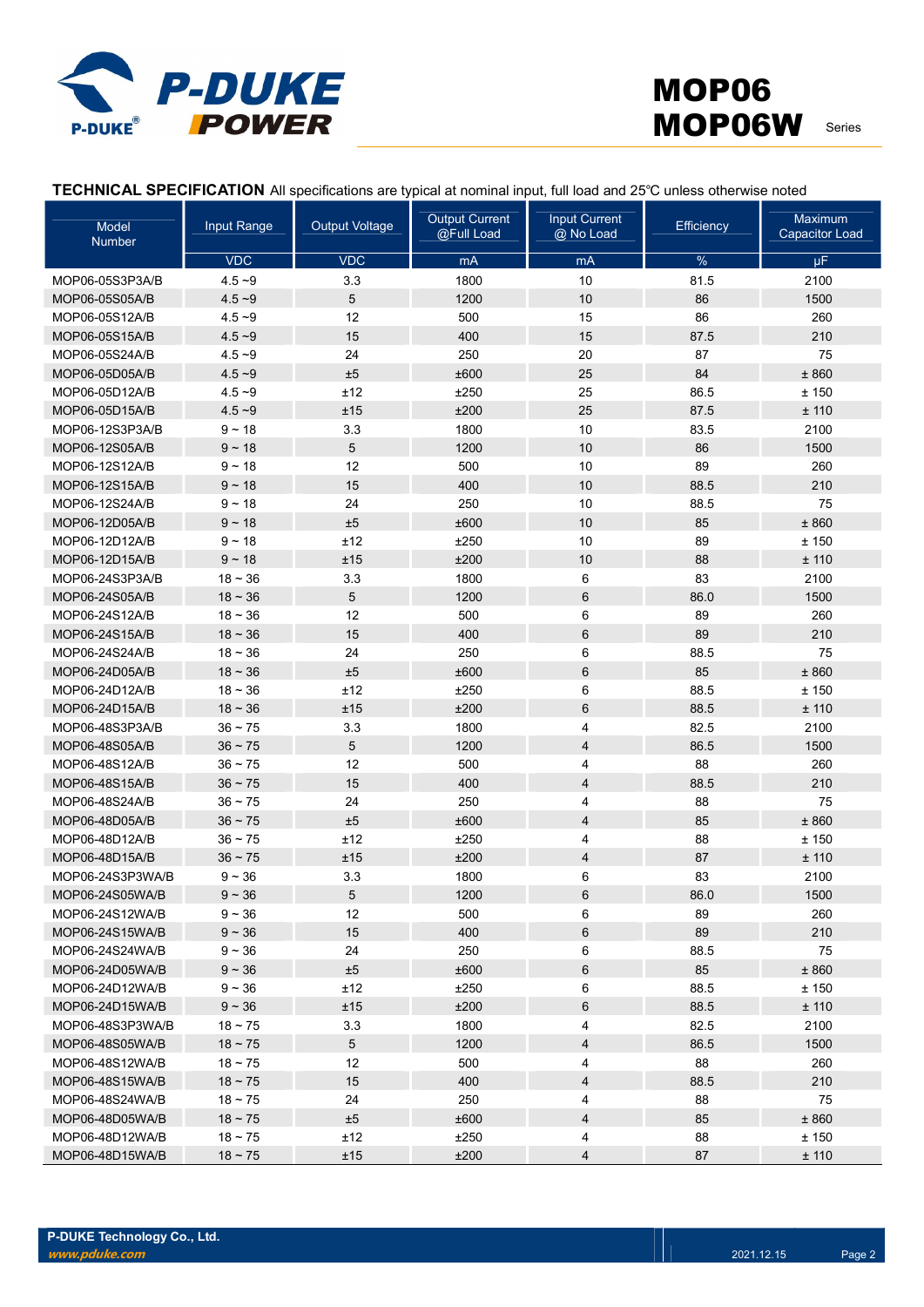

| <b>INPUT SPECIFICATIONS</b>             |                         |           |                           |                          |         |      |             |  |
|-----------------------------------------|-------------------------|-----------|---------------------------|--------------------------|---------|------|-------------|--|
| <b>Parameter</b>                        |                         |           | <b>Conditions</b>         | Min.                     | Typ.    | Max. | <b>Unit</b> |  |
| Operating input voltage range           |                         | 2:1       | 5Vin(nom)                 | 4.5                      | 5       | 9    |             |  |
|                                         |                         |           | 12Vin(nom)                | 9                        | 12      | 18   | <b>VDC</b>  |  |
|                                         |                         |           | 24Vin(nom)                | 18                       | 24      | 36   |             |  |
|                                         |                         |           | 48Vin(nom)                | 36                       | 48      | 75   |             |  |
|                                         |                         | $(W)$ 4:1 | 24Vin(nom)                | 9                        | 24      | 36   | <b>VDC</b>  |  |
|                                         |                         |           | 48Vin(nom)                | 18                       | 48      | 75   |             |  |
| Start up voltage                        |                         | 2:1       | 5Vin(nom)                 |                          |         | 4.5  |             |  |
|                                         |                         |           | 12Vin(nom)                |                          |         | 9    | <b>VDC</b>  |  |
|                                         |                         |           | 24Vin(nom)                |                          |         | 18   |             |  |
|                                         |                         |           | 48Vin(nom)                |                          |         | 36   |             |  |
|                                         |                         | $(W)$ 4:1 | 24Vin(nom)                |                          |         | 9    | <b>VDC</b>  |  |
|                                         |                         |           | 48 Vin(nom)               |                          |         | 18   |             |  |
| Shutdown voltage                        |                         | 2:1       | 5Vin(nom)                 | 3                        | 4       | 4.4  |             |  |
|                                         |                         |           | 12Vin(nom)                | $\overline{7}$           | 8       | 8.8  | <b>VDC</b>  |  |
|                                         |                         |           | 24Vin(nom)                | 15                       | 16      | 17.5 |             |  |
|                                         |                         |           | 48Vin(nom)                | 31.5                     | 33      | 34.5 |             |  |
|                                         |                         | $(W)$ 4:1 | 24Vin(nom)                | $\overline{7}$           | 8       | 8.8  | <b>VDC</b>  |  |
|                                         |                         |           | 48Vin(nom)                | 15                       | 16      | 17.5 |             |  |
| Start up time                           | Constant resistive load |           | Power up                  |                          | 30      |      | ms          |  |
|                                         |                         |           | Remote ON/OFF             |                          | 30      |      |             |  |
| Input surge voltage                     | 3 second, max.          | 2:1       | 5Vin(nom)                 |                          |         | 16   |             |  |
|                                         |                         |           | 12Vin(nom)                |                          |         | 25   | <b>VDC</b>  |  |
|                                         |                         |           | 24Vin(nom)                |                          |         | 50   |             |  |
|                                         |                         |           | 48Vin(nom)                |                          |         | 100  |             |  |
|                                         | 3 second, max.          | $(W)$ 4:1 | 24Vin(nom)                |                          |         | 50   | <b>VDC</b>  |  |
|                                         |                         |           | 48Vin(nom)                |                          |         | 100  |             |  |
| Input filter                            |                         |           |                           |                          | Pi type |      |             |  |
| Remote ON/OFF                           | Referred to -Vin pin    |           | DC-DC ON                  | OPEN or $0 \sim 1.2$ VDC |         |      |             |  |
| (Only for B-type Pin connection option) |                         |           | DC-DC OFF                 | $2.2 - 12VDC$            |         |      |             |  |
|                                         |                         |           | Input current of Ctrl pin | $-0.5$                   |         |      | mA          |  |
|                                         |                         |           | Remote off input current  |                          | 2.5     |      | mA          |  |

| <b>OUTPUT SPECIFICATIONS</b>            |                                    |                          |         |      |                                 |               |
|-----------------------------------------|------------------------------------|--------------------------|---------|------|---------------------------------|---------------|
| <b>Parameter</b>                        |                                    | <b>Conditions</b>        | Min.    | Typ. | Max.                            | <b>Unit</b>   |
| Voltage accuracy                        |                                    |                          | $-1.0$  |      | $+1.0$                          | %             |
| Line regulation                         | Low Line to High Line at Full Load | Single                   | $-0.2$  |      | $+0.2$                          | $\%$          |
|                                         |                                    | Dual                     | $-0.5$  |      | $+0.5$                          |               |
| Load regulation                         | No Load to Full Load               | Single                   | $-0.2$  |      | $+0.2$                          | $\%$          |
|                                         |                                    | Dual                     | $-1.0$  |      | $+1.0$                          |               |
| Cross regulation                        | Asymmetrical load 25%/100% FL      | Dual                     | $-5.0$  |      | $+5.0$                          | $\%$          |
| Voltage adjustability                   | Single output                      | 3.3Vout, 5Vout, 12Vout   | $-10$   |      | $+10$                           |               |
| (Only for B-type Pin connection option) |                                    | 15Vout. 24Vout           | $-10$   |      | $+20$                           | $\%$          |
|                                         | Dual output                        | ±5Vout, ±12Vout, ±15Vout | $-10$   |      | $+10$                           |               |
| Ripple and noise                        | Measured by 20MHz bandwidth        |                          |         |      |                                 |               |
|                                         | With a 10µF/25V X7R MLCC           | 3.3Vout, 5Vout           |         | 30   |                                 |               |
|                                         |                                    | 12Vout, 15Vout           |         | 40   |                                 | mVp-p         |
|                                         | With a 4.7µF/50V X7R MLCC          | 24Vout                   |         | 50   |                                 |               |
| Temperature coefficient                 |                                    |                          | $-0.02$ |      | $+0.02$                         | %/°C          |
| Transient response recovery time        | 25% load step change               |                          |         | 250  |                                 | μs            |
| Over voltage protection                 | Single                             | 3.3Vout                  | 3.7     |      | 5                               |               |
|                                         |                                    | 5Vout                    | 5.6     |      | 7.0                             |               |
|                                         |                                    | 12Vout                   | 13.5    |      | 16                              | <b>VDC</b>    |
|                                         |                                    | 15Vout                   | 18.3    |      | 22.0                            |               |
|                                         |                                    | 24Vout                   | 29.1    |      | 34.5                            |               |
|                                         | Dual                               | 5Vout                    | 5.6     |      | 7.0                             |               |
|                                         |                                    | 12Vout                   | 13.5    |      | 18.2                            | <b>VDC</b>    |
|                                         |                                    | 15Vout                   | 17.0    |      | 22.0                            |               |
| Over load protection                    | % of lout rated; Hiccup mode       |                          |         | 150  |                                 | $\frac{0}{0}$ |
| Short circuit protection                |                                    |                          |         |      | Continuous, automatics recovery |               |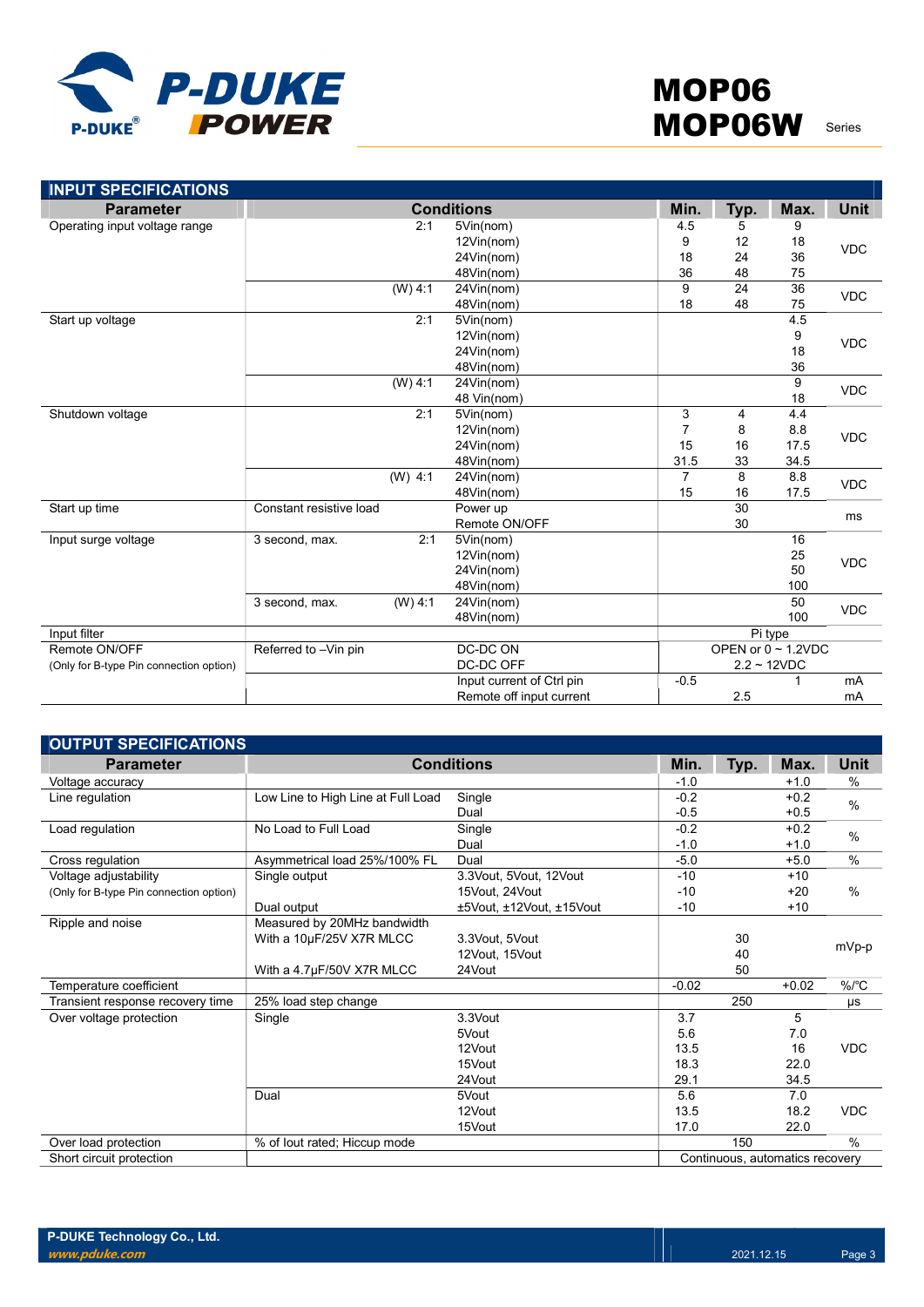

| <b>GENERAL SPECIFICATIONS</b> |                                                  |                   |              |      |                              |                    |
|-------------------------------|--------------------------------------------------|-------------------|--------------|------|------------------------------|--------------------|
| <b>Parameter</b>              |                                                  | <b>Conditions</b> | Min.         | Typ. | Max.                         | <b>Unit</b>        |
| Isolation voltage             | minute                                           | Input to Output   | 3000         |      |                              | <b>VAC</b>         |
|                               | Reinforced insulation for 300VAC working voltage |                   |              |      |                              |                    |
| Isolation resistance          | 500VDC                                           |                   | 10           |      |                              | $G\Omega$          |
| Isolation capacitance         |                                                  |                   |              | 12   | 17                           | pF                 |
| Leakage current               | 240VAC.60Hz                                      |                   |              |      | 2                            | μA                 |
| Switching frequency           |                                                  |                   | 225          | 250  | 275                          | kHz                |
| Clearance/Creepage            |                                                  |                   | 6.6          |      |                              | mm                 |
| Safety approvals              | IEC/EN/ANSI/AAMIES 60601-1                       |                   |              |      | UL:E360199                   |                    |
|                               | IEC/ EN/ UL 62368-1                              |                   |              |      | UL:E193009                   |                    |
|                               |                                                  |                   |              |      | CB: UL(Demko)                |                    |
| Case material                 |                                                  |                   |              |      | Non-conductive black plastic |                    |
| Base material                 |                                                  |                   |              |      | Non-conductive black plastic |                    |
| Potting material              |                                                  |                   |              |      | Silicone (UL94 V-0)          |                    |
| Weight                        |                                                  |                   | 14g (0.48oz) |      |                              |                    |
| <b>MTBF</b>                   | MIL-HDBK-217F, Full load                         |                   |              |      |                              | 4.718 x $10^6$ hrs |

| <b>ENVIRONMENTAL SPECIFICATIONS</b> |                                   |              |      |                 |              |
|-------------------------------------|-----------------------------------|--------------|------|-----------------|--------------|
| <b>Parameter</b>                    | <b>Conditions</b>                 | Min.         | Typ. | Max.            | Unit         |
| Operating ambient temperature       | Without derating<br>With derating | -40<br>$+88$ |      | $+88$<br>$+105$ | °C           |
| Maximum case temperature            |                                   |              |      | 105             | °C           |
| Storage temperature range           |                                   | $-55$        |      | $+125$          | °C           |
| Thermal impedance                   |                                   |              | 18   |                 | °C/W         |
| Operating altitude                  |                                   |              |      | 5000            | m            |
| Thermal shock                       |                                   |              |      |                 | MIL-STD-810F |
| Vibration                           |                                   |              |      |                 | MIL-STD-810F |
| Relative humidity                   |                                   |              |      |                 | 5% to 95% RH |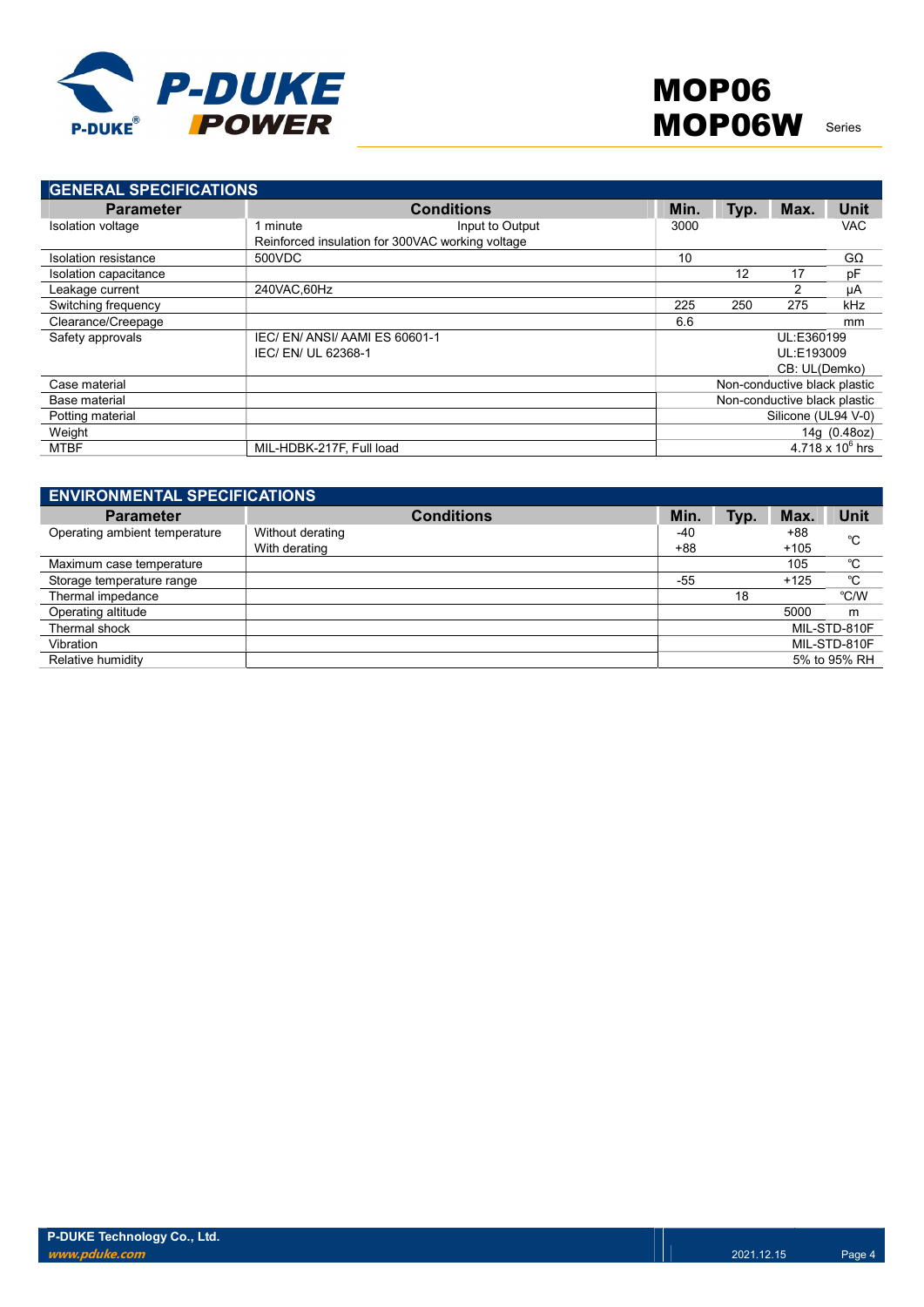

| <b>EMC SPECIFICATIONS</b>      |                               |                                                                                                                                                      |                  |
|--------------------------------|-------------------------------|------------------------------------------------------------------------------------------------------------------------------------------------------|------------------|
| <b>Parameter</b>               |                               | <b>Conditions</b>                                                                                                                                    | Level            |
| EMI                            | EN55011, EN55032, EN60601-1-2 |                                                                                                                                                      |                  |
|                                |                               | Without external filter                                                                                                                              | Class A          |
|                                |                               | With external filter                                                                                                                                 | Class B          |
| <b>EMS</b>                     | EN55024 and EN60601-1-2       |                                                                                                                                                      |                  |
| <b>ESD</b>                     | EN61000-4-2                   | Air ± 15kV and Contact ± 8kV                                                                                                                         | Perf. Criteria A |
| Radiated immunity              | EN61000-4-3                   | 10 V/m                                                                                                                                               | Perf. Criteria A |
| <b>Fast transient</b>          | EN61000-4-4                   | $±$ 2kV                                                                                                                                              | Perf. Criteria A |
|                                | MOP06-0500000                 | With an aluminum electrolytic capacitor<br>(Nippon Chemi-con KY series, 1000µF/25V)and<br>a reverse diode (Vishay V10P45) to connect in<br>parallel. |                  |
|                                | $MOP06-12$<br>$MOP06-24$      | With an aluminum electrolytic capacitor<br>(Nippon Chemi-con KY series, 470µF/50V).                                                                  |                  |
|                                | MOP06-4800000                 | With an aluminum electrolytic capacitor<br>(Nippon Chemi-con KY series, 330µF/100V).                                                                 |                  |
| Surge                          | EN61000-4-5                   | $±$ 2kV                                                                                                                                              | Perf. Criteria A |
|                                | MOP06-0500000                 | With an aluminum electrolytic capacitor<br>(Nippon Chemi-con KY series, 1000µF/25V)and<br>a reverse diode (Vishay V10P45) to connect in<br>parallel. |                  |
|                                | $MOP06-12$<br>$MOP06-24$      | With an aluminum electrolytic capacitor<br>(Nippon Chemi-con KY series, 470µF/50V).                                                                  |                  |
|                                | MOP06-4800000                 | With an aluminum electrolytic capacitor<br>(Nippon Chemi-con KY series, 330µF/100V).                                                                 |                  |
| Conducted immunity             | EN61000-4-6                   | $10 \text{ Vr.m.s}$                                                                                                                                  | Perf. Criteria A |
| Power frequency magnetic field | EN61000-4-8                   | 100A/m continuous; 1000A/m 1 second                                                                                                                  | Perf. Criteria A |
|                                |                               |                                                                                                                                                      |                  |

CAUTION: This power module is not internally fused. An input line fuse must always be used.

## CHARACTERISTIC CURVE





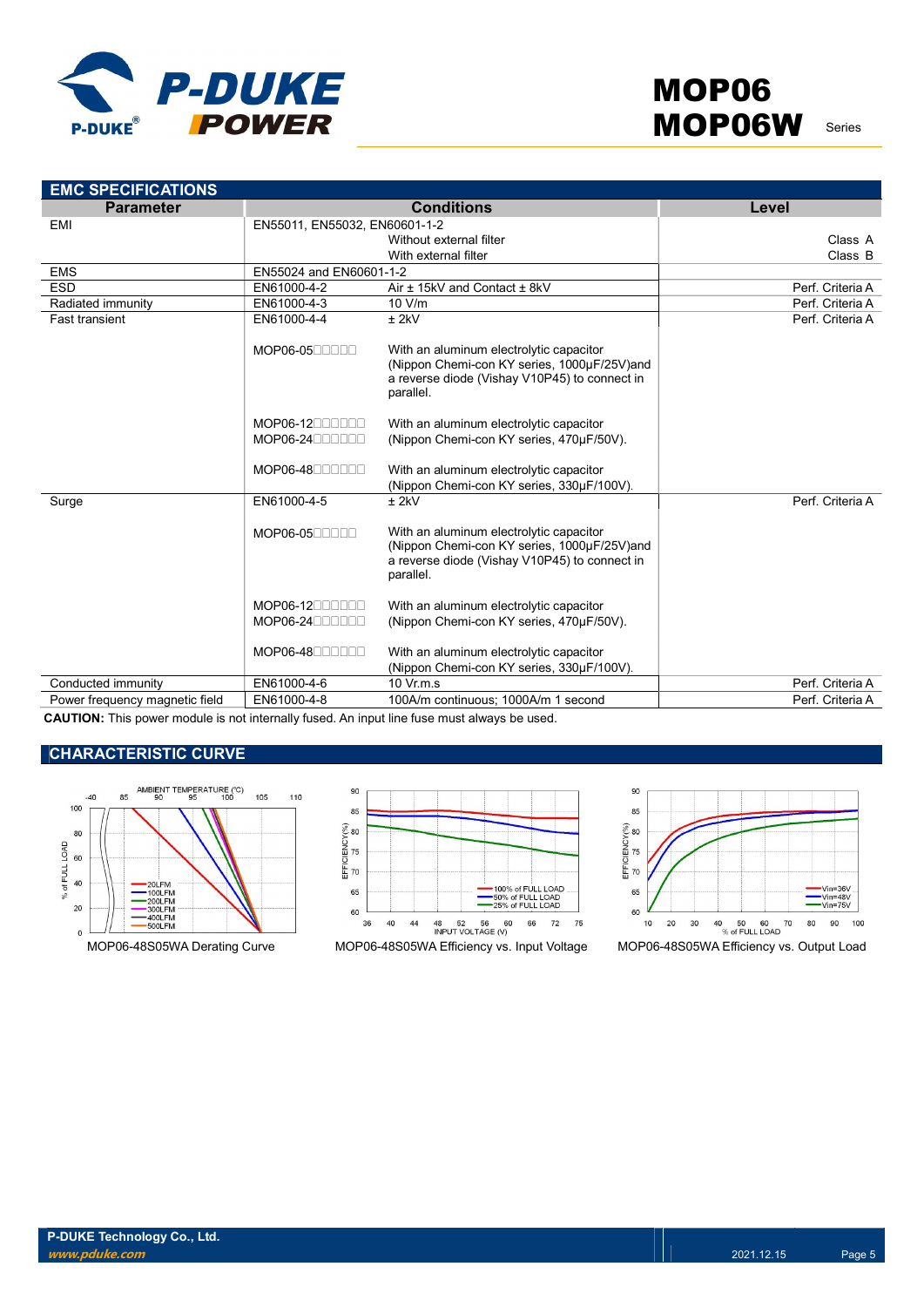

### FUSE CONSIDERATION

This power module is not internally fused. An input line fuse must always be used.

This encapsulated power module can be used in a wide variety of applications, ranging from simple stand-alone operation to an integrated part of sophisticated power architecture.

To maximum flexibility, internal fusing is not included; however, to achieve maximum safety and system protection, always use an input line fuse. The input line fuse suggest as below:

| Model                                 | <b>Fuse Rating</b><br>Ά | Fuse Type |
|---------------------------------------|-------------------------|-----------|
| MOP06-05S<br>、MOP06-05D୮              | 2.5                     | Slow-Blow |
| MOP06-12S<br>$\cdot$ MOP06-12D $\Box$ | 1.25                    | Slow-Blow |
| MOP06-24SF<br>$\cdot$ MOP06-24D       | 0.63                    | Slow-Blow |
| MOP06-48SF<br>NOP06-48D⊺ ^            | 0.315                   | Slow-Blow |

| Model                                         | <b>Fuse Rating</b><br>$\left( A\right)$ | <b>Fuse Type</b> |
|-----------------------------------------------|-----------------------------------------|------------------|
| MOP06-24S <sup>---</sup> -W MOP06-24D<br>W    | 1.25                                    | Slow-Blow        |
| MOP06-48SL<br>⊺W <sub>`</sub> MOP06-48D୮<br>W | 0.63                                    | Slow-Blow        |

The table based on the information provided in this data sheet on inrush energy and maximum DC input current at low Vin.

### MECHANICAL DRAWING



 $-0.40$  [10.2]  $\leftarrow 0.15 [3.8]$ 

### BOTTOM VIEW

### A TYPE PIN CONNECTION

| <b>PIN</b> | <b>SINGLE</b> | <b>DUAL</b> |
|------------|---------------|-------------|
|            | + Vin         | + Vin       |
| 11         | No pin        | Common      |
| 12         | -Vout         | No pin      |
| 13         | +Vout         | -Vout       |
| 15         | No pin        | $+$ Vout    |
| 23         | - Vin         | - Vin       |
| 24         | - Vin         | - Vin       |

1. All dimensions in inch [mm]

- 2. Tolerance :x.xx±0.02 [x.x±0.5]
- x.xxx±0.01 [x.xx±0.25]

3. Pin dimension tolerance ±0.004[0.10]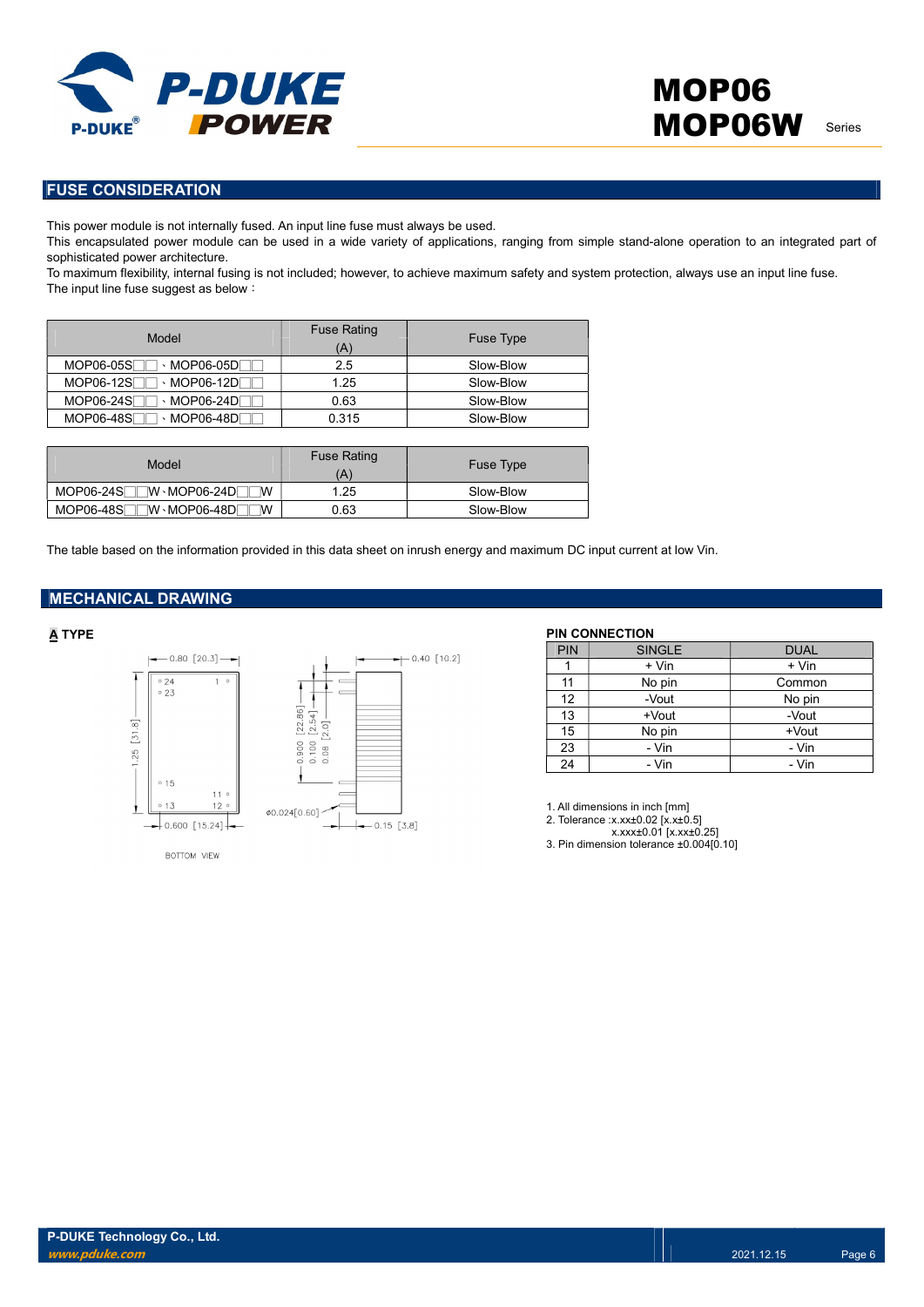

# MOP06 MOP06W Series

### MECHANICAL DRAWING(CONTINUED)





 $-0.40$  [10.2]

### BOTTOM VIEW

### **B** TYPE PIN CONNECTION

| PIN | <b>SINGLE</b>           | <b>DUAL</b>             |
|-----|-------------------------|-------------------------|
| 1   | Ctrl (Option) / No pin* | Ctrl (Option) / No pin* |
| 2   | - Vin                   | - Vin                   |
| 10  | Trim (Option) / No pin* | Trim (Option) / No pin* |
| 11  | No pin / NC **          | -Vout                   |
| 14  | +Vout                   | +Vout                   |
| 16  | -Vout                   | Common                  |
| 22  | $+V$ in                 | $+V$ in                 |
| 23  | $+V$ in                 | $+V$ in                 |

If don't choose Ctrl or Trim option, there is no pin on the corresponding pin number. Pin 11 is "No pin" for

| MOP06-00S000B-T    |
|--------------------|
| MOP06-00S000B-PT   |
| Pin 11 is "NC" for |
| MOP06-00S000B      |
| MOP06-00S000B-P    |

1. All dimensions in inch [mm]

- 2. Tolerance :x.xx±0.02 [x.x±0.5]
- x.xxx±0.01 [x.xx±0.25]

### 3. Pin dimension tolerance ±0.004[0.10]

### RECOMMENDED PAD LAYOUT



All dimensions in inch[mm] Pad size(lead free recommended) Through hole 1.11.12.13.15.23.24: Φ0.035[0.90] Top view pad 1.11.12.13.15.23.24: Φ0.044[1.13] Bottom view pad 1.11.12.13.15.23.24: Φ0.071[1.80]



All dimensions in inch[mm] Pad size(lead free recommended) Through hole 1.2.10.11.14.16.22.23: Φ0.035[0.90] Top view pad 1.2.10.11.14.16.22.23: Φ0.044[1.13] Bottom view pad 1.2.10.11.14.16.22.23: Φ0.071[1.80]

There should be at least 8mm distance between primary and secondary circuit.

\*\* For further information, please contact P-DUKE.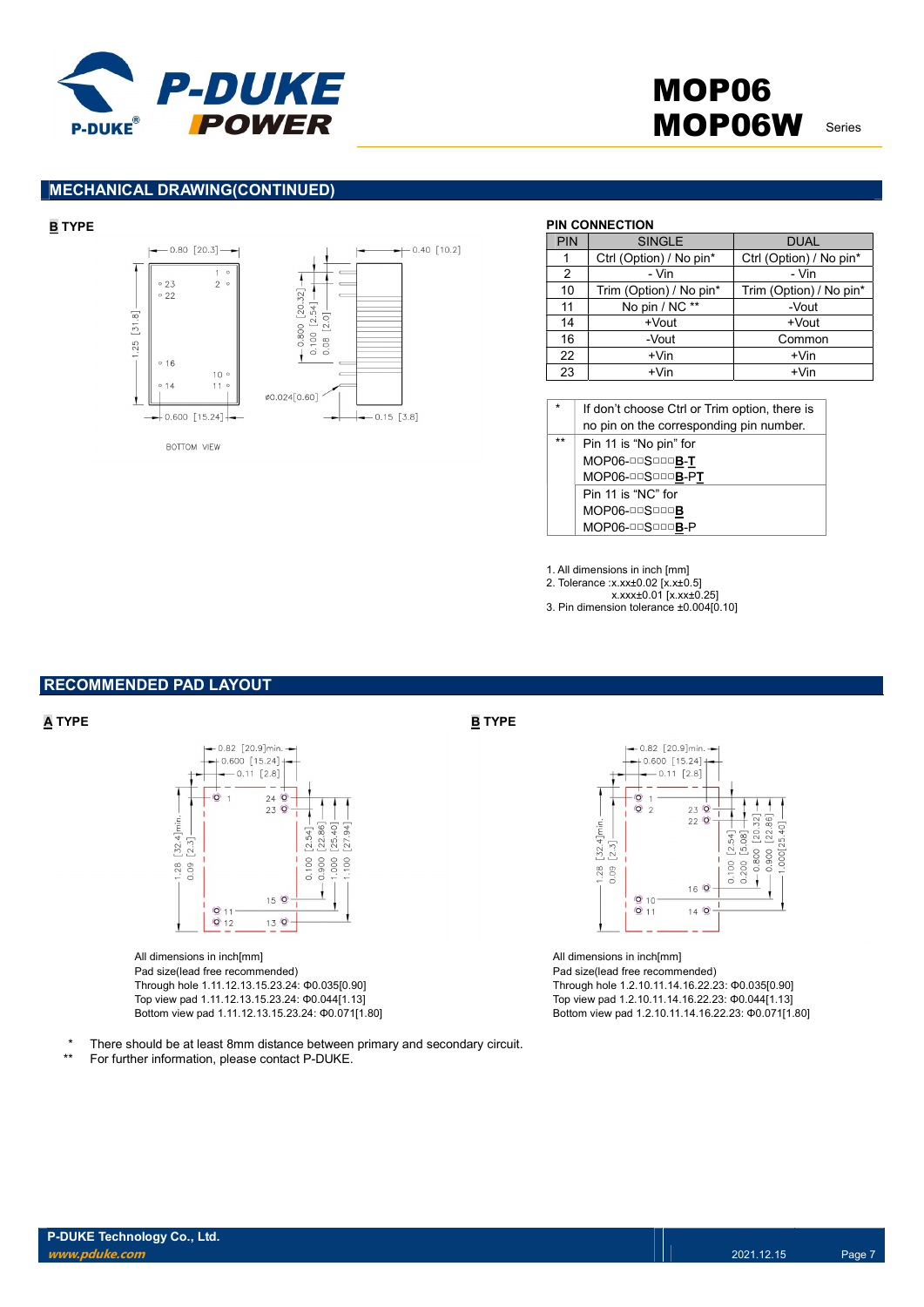

# MOP06 MOP06W Series

### THERMAL CONSIDERATIONS

The power module operates in a variety of thermal environments. However, sufficient cooling should be provided to help ensure reliable operation of the unit. Heat is removed by conduction, convection, and radiation to the surrounding Environment. Proper cooling can be verified by measuring the point as the figure below. The temperature at this location should not exceed "Maximum case temperature". When Operating, adequate cooling must be provided to maintain the test point temperature at or below "Maximum case temperature". You can limit this Temperature to a lower value for extremely high reliability.

■ Thermal test condition with vertical direction by natural convection (20LFM).



### OUTPUT VOLTAGE ADJUSTMENT

It allows the user to increase or decrease the output voltage of the module.

This is accomplished by connecting an external resistor between the Trim pin and either the +Vout or -Vout pins.

With an external resistor between the Trim and -Output pin, the output voltage increases.

With an external resistor between the Trim and +Output pin, the output voltage decreases.

The external Trim resistor needs to be at least 1/16W of rated power.

### ■ Trim Up Equation

$$
R_U = \left\lfloor \frac{G \times L}{(V_{o,up} - L - K)} - H \right\rfloor \Omega
$$

Trim Down Equation

$$
R_D=\!\left[\!\!\begin{array}{c} \displaystyle \left(\!V_{o,\textrm{down}}\!-\!L\!\right)\!\!\times\! G\\ \displaystyle \left(\!V_o-V_{o,\textrm{down}}\!\right)\!-\!H\!\right]\!\!\Omega\end{array}\!\!\right]
$$

### $\blacksquare$  Trim constants

|                                                                                                                                                                                                                                                                                                                                                                                                                           | <b>TOP VIEW</b>               |       |       |      |     |
|---------------------------------------------------------------------------------------------------------------------------------------------------------------------------------------------------------------------------------------------------------------------------------------------------------------------------------------------------------------------------------------------------------------------------|-------------------------------|-------|-------|------|-----|
| UT VOLTAGE ADJUSTMENT                                                                                                                                                                                                                                                                                                                                                                                                     |                               |       |       |      |     |
| the user to increase or decrease the output voltage of the module.<br>ccomplished by connecting an external resistor between the Trim pin and either the +Vout or -Vout pins.<br>external resistor between the Trim and -Output pin, the output voltage increases.<br>external resistor between the Trim and +Output pin, the output voltage decreases.<br>ernal Trim resistor needs to be at least 1/16W of rated power. |                               |       |       |      |     |
| <b>Up Equation</b>                                                                                                                                                                                                                                                                                                                                                                                                        | <b>Trim constants</b>         |       |       |      |     |
|                                                                                                                                                                                                                                                                                                                                                                                                                           | Module                        | G     | H     | K    | L   |
| $\left.\frac{G\times L}{V_{o,up}-L-K}\right\rangle -H\left \Omega\right $                                                                                                                                                                                                                                                                                                                                                 | DOS3P3B-OT · DOS3P3WB-OT      | 5110  | 2050  | 0.8  | 2.5 |
|                                                                                                                                                                                                                                                                                                                                                                                                                           | <b>DOS05B-OT · DOS05WB-OT</b> | 5110  | 2050  | 2.5  | 2.5 |
| <b>Down Equation</b>                                                                                                                                                                                                                                                                                                                                                                                                      | <b>DOS12B-OT · DOS12WB-OT</b> | 10000 | 5110  | 9.5  | 2.5 |
|                                                                                                                                                                                                                                                                                                                                                                                                                           | <b>DOS15B-OT · DOS15WB-OT</b> | 10000 | 5110  | 12.5 | 2.5 |
| $\frac{V_{\text{o,down}} - L \times G}{(V_{\text{o}} - V_{\text{o,down}})} - H \left[ \Omega \right]$                                                                                                                                                                                                                                                                                                                     | <b>DOS24B-OT · DOS24WB-OT</b> | 56000 | 13000 | 21.5 | 2.5 |
|                                                                                                                                                                                                                                                                                                                                                                                                                           |                               |       |       |      |     |
|                                                                                                                                                                                                                                                                                                                                                                                                                           | Module                        | G     | H     | Κ    | L   |
|                                                                                                                                                                                                                                                                                                                                                                                                                           | <b>OOD05B-OT · OOD05WB-OT</b> | 3000  | 3000  | 7.5  | 2.5 |
|                                                                                                                                                                                                                                                                                                                                                                                                                           | 00D12B-0T \ 00D12WB-0T        | 56000 | 13000 | 21.5 | 2.5 |
|                                                                                                                                                                                                                                                                                                                                                                                                                           | 00D15B-0T · 00D15WB-0T        | 30000 | 13000 | 27.5 | 2.5 |

| Module                 | G     |       |      |    |
|------------------------|-------|-------|------|----|
| I□□D05B-□T、□□D05WB-□T  | 3000  | 3000  | 7.5  | 25 |
| 00D12B-0T \ 00D12WB-0T | 56000 | 13000 | 21.5 | 25 |
| 00015B-0T · 00015WB-0T | 30000 | 13000 | 27.5 | 25 |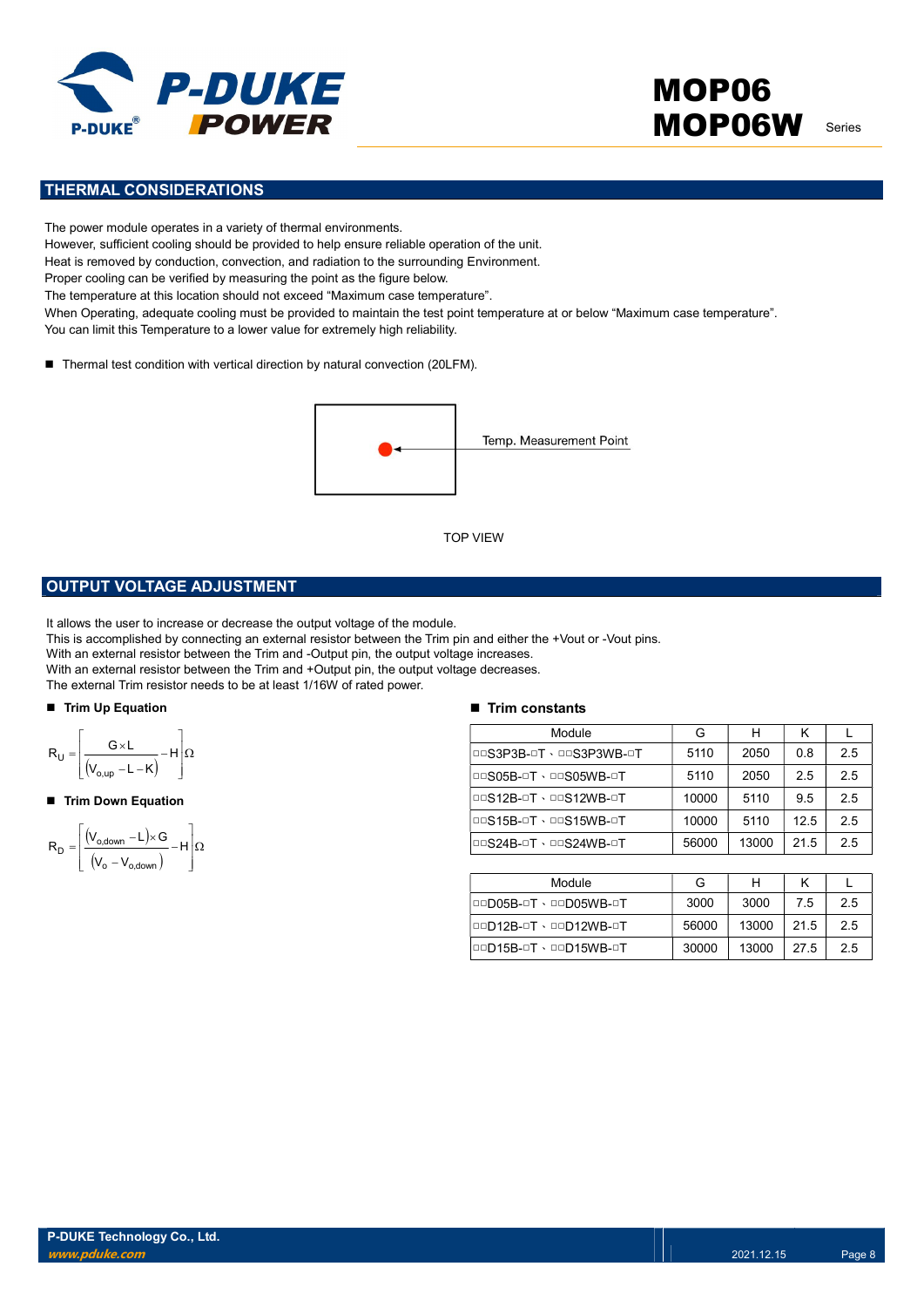

## OUTPUT VOLTAGE ADJUSTMENT(CONTINUED)

### EXTERNAL OUTPUT TRIMMING

Output can be externally trimmed by using the method shown below.

Trim-up

Single Output



Dual Output



|                               | DOS3P3B-OT . DOS3P3WB-OT      |                        |                |         |                |         |         |                |         |         |         |
|-------------------------------|-------------------------------|------------------------|----------------|---------|----------------|---------|---------|----------------|---------|---------|---------|
| $\triangle$ V                 | (%)                           | $\mathbf{1}$           | $\overline{2}$ | 3       | $\overline{4}$ | 5       | 6       | $\overline{7}$ | 8       | 9       | 10      |
| Vout                          | (V)                           | 3.333                  | 3.366          | 3.399   | 3.432          | 3.465   | 3.498   | 3.531          | 3.564   | 3.597   | 3.630   |
| <b>RU</b>                     | $(k\Omega)$                   | 385.071                | 191.511        | 126.990 | 94.730         | 75.374  | 62.470  | 53.253         | 46.340  | 40.963  | 36.662  |
|                               | □□S05B-□T、□□S05WB-□T          |                        |                |         |                |         |         |                |         |         |         |
| $\triangle$ V                 | (%)                           | $\mathbf{1}$           | $\overline{2}$ | 3       | $\overline{4}$ | 5       | 6       | $\overline{7}$ | 8       | 9       | 10      |
| Vout                          | (V)                           | 5.050                  | 5.100          | 5.150   | 5.200          | 5.250   | 5.300   | 5.350          | 5.400   | 5.450   | 5.500   |
| <b>RU</b>                     | $(k\Omega)$                   | 253.450                | 125.700        | 83.117  | 61.825         | 49.050  | 40.533  | 34.450         | 29.888  | 26.339  | 23.500  |
| <b>DOS12B-OT · DOS12WB-OT</b> |                               |                        |                |         |                |         |         |                |         |         |         |
| $\triangle$ V                 | (% )                          | $\mathbf{1}$           | $\overline{2}$ | 3       | $\overline{4}$ | 5       | 6       | $\overline{7}$ | 8       | 9       | 10      |
| Vout                          | (V)                           | 12.120                 | 12.240         | 12.360  | 12.480         | 12.600  | 12.720  | 12.840         | 12.960  | 13.080  | 13.200  |
| <b>RU</b>                     | $(k\Omega)$                   | 203.223                | 99.057         | 64.334  | 46.973         | 36.557  | 29.612  | 24.652         | 20.932  | 18.038  | 15.723  |
|                               | <b>OOS15B-OT · OOS15WB-OT</b> |                        |                |         |                |         |         |                |         |         |         |
| $\triangle$ V                 | (% )                          | $\mathbf{1}$           | $\overline{2}$ | 3       | 4              | 5       | 6       | $\overline{7}$ | 8       | 9       | 10      |
| Vout                          | (V)                           | 15.150                 | 15.300         | 15.450  | 15.600         | 15.750  | 15.900  | 16.050         | 16.200  | 16.350  | 16.500  |
| RU                            | $(k\Omega)$                   | 161.557                | 78.223         | 50.446  | 36.557         | 28.223  | 22.668  | 18.700         | 15.723  | 13.409  | 11.557  |
| $\triangle$ V                 | (% )                          | 11                     | 12             | 13      | 14             | 15      | 16      | 17             | 18      | 19      | 20      |
| Vout                          | (V)                           | 16.650                 | 16.800         | 16.950  | 17.100         | 17.250  | 17.400  | 17.550         | 17.700  | 17.850  | 18.000  |
| <b>RU</b>                     | $(k\Omega)$                   | 10.042                 | 8.779          | 7.711   | 6.795          | 6.001   | 5.307   | 4.694          | 4.149   | 3.662   | 3.223   |
|                               |                               | □□S24B-□T、□□S24WB-□T   |                |         |                |         |         |                |         |         |         |
| $\triangle$ V                 | (% )                          | $\mathbf{1}$           | $\overline{2}$ | 3       | $\overline{4}$ | 5       | 6       | $\overline{7}$ | 8       | 9       | 10      |
| Vout                          | (V)                           | 24.240                 | 24.480         | 24.720  | 24.960         | 25.200  | 25.440  | 25.680         | 25.920  | 26.160  | 26.400  |
| <b>RU</b>                     | $(k\Omega)$                   | 570.333                | 278.667        | 181.444 | 132.833        | 103.667 | 84.222  | 70.333         | 59.917  | 51.815  | 45.333  |
| $\triangle$ V                 | (% )                          | 11                     | 12             | 13      | 14             | 15      | 16      | 17             | 18      | 19      | 20      |
| Vout                          | (V)                           | 26.640                 | 26.880         | 27.120  | 27.360         | 27.600  | 27.840  | 28.080         | 28.320  | 28.560  | 28.800  |
| <b>RU</b>                     | $(k\Omega)$                   | 40.030                 | 35.611         | 31.872  | 28.667         | 25.889  | 23.458  | 21.314         | 19.407  | 17.702  | 16.167  |
|                               |                               | 00D05B-0T · 00D05WB-0T |                |         |                |         |         |                |         |         |         |
| $\triangle$ V                 | (% )                          | $\mathbf{1}$           | 2              | 3       | 4              | 5       | 6       | $\overline{7}$ | 8       | 9       | 10      |
| Vout                          | (V)                           | ±5.050                 | ±5.100         | ±5.150  | ±5.200         | ±5.250  | ±5.300  | ±5.350         | ±5.400  | ±5.450  | ±5.500  |
| <b>RU</b>                     |                               |                        |                |         |                |         |         |                |         |         |         |
| 00D12B-0T · 00D12WB-0T        |                               |                        |                |         |                |         |         |                | 6.375   | 5.333   | 4.500   |
|                               | $(k\Omega)$                   | 72.000                 | 34.500         | 22.000  | 15.750         | 12.000  | 9.500   | 7.714          |         |         |         |
| $\triangle$ V                 | (% )                          | $\mathbf{1}$           | $\overline{2}$ | 3       | $\overline{4}$ | 5       | 6       | $\overline{7}$ | 8       | 9       | 10      |
| Vout                          | (V)                           | ±12.120                | ±12.240        | ±12.360 | ±12.480        | ±12.600 | ±12.720 | ±12.840        | ±12.960 | ±13.080 | ±13.200 |
| RU                            | $(k\Omega)$                   | 570.333                | 278.667        | 181.444 | 132.833        | 103.667 | 84.222  | 70.333         | 59.917  | 51.815  | 45.333  |
|                               |                               | 00D15B-0T · 00D15WB-0T |                |         |                |         |         |                |         |         |         |
| $\triangle$ V                 | (%)                           | $\mathbf{1}$           | $\overline{2}$ | 3       | $\overline{4}$ | 5       | 6       | $\overline{7}$ | 8       | 9       | 10      |
| Vout                          | (V)                           | ±15.150                | ±15.300        | ±15.450 | ±15.600        | ±15.750 | ±15.900 | ±16.050        | ±16.200 | ±16.350 | ±16.500 |